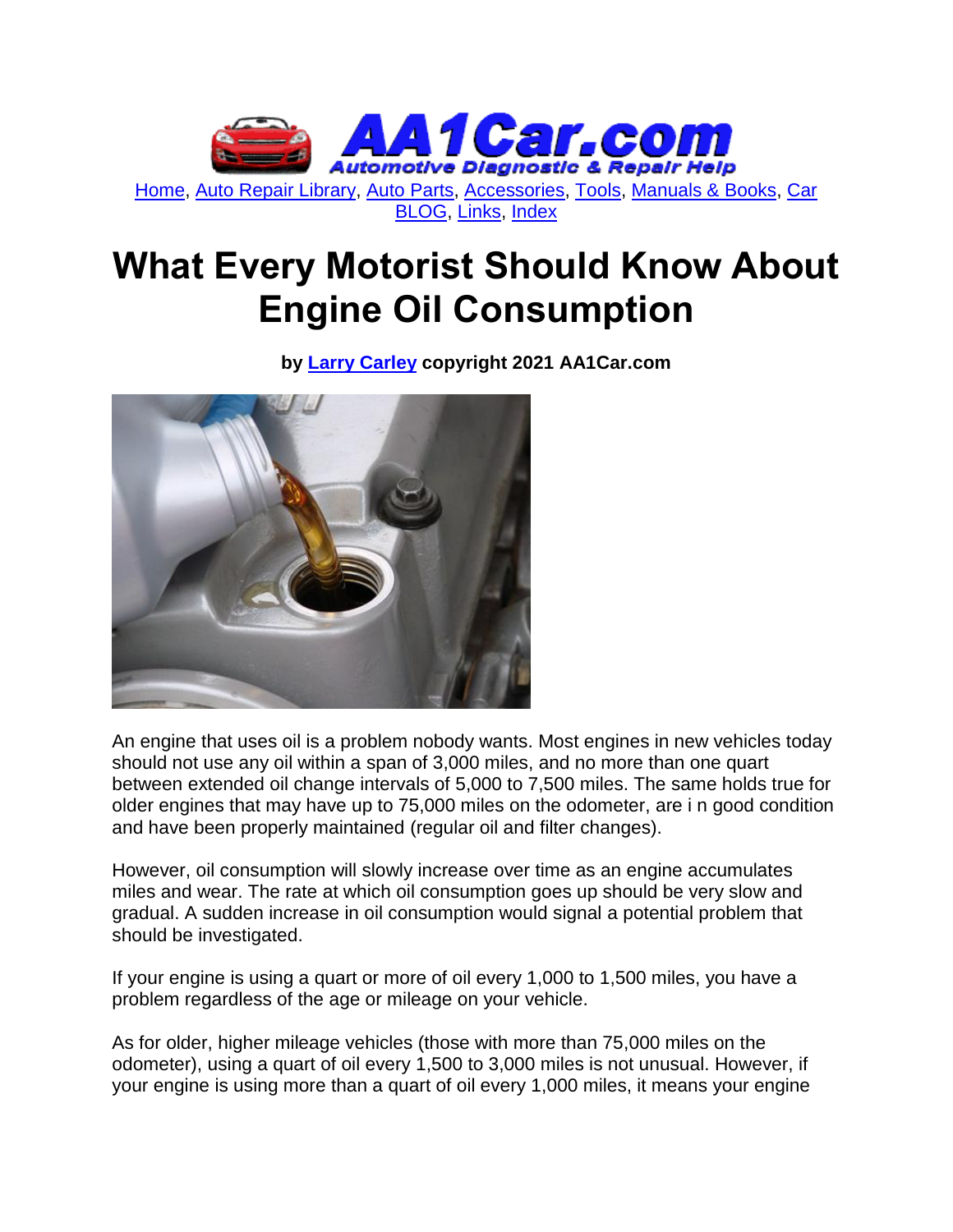has a serious oil leak or some severe wear problems that may require expensive repairs.

### **Manufacturer Defects May Increase Oil Consumption**

If you do a Google search on High Oil Consumption Problems, you will see a lot of consumer complaints about certain late model engines that use too much oil. The auto makers often deny these engines have a problem and try to shift the blame back on the consumer for not checking or maintaining their oil properly. But manufacturing mistakes do occur, and certain engines may use too much oil because the cylinders were not finished properly at the factory, because the piston rings are not sealing properly because of a manufacturing defect, because the valve guide seals are not doing their job (poor design, improper materials or assembly), or because the Positive Crankcase Ventilation (PCV) system is sucking too much air and oil vapor back into the engine (design flaw).

Some car makers claim using up to a quart of oil between changes is "normal" for high revving performance engines. Others may say using a quart of oil every 2,000 to 3,000 miles is normal for specific engines. We do not agree!.

A newer late model low mileage engine that is using more than a quart of oil between changes definitely has a problem. It might just be a leaky gasket or seal, or it could indicate a manufacturing defect such as defective or improperly installed piston rings, improper cylinder bore finish, or a poorly designed Positive Crankcase Ventilation (PCV) system that sucks too much oil vapor from the crankcase back into the intake manifold.

Some defects can cause excessive oil consumption may be covered under the OEM powertrain warranty. Others may be covered by a factory Technical Service Bulletin (TSB) and/or special extended warranty. Check with your new car dealer to see if any of these may apply to your vehicle.

A common engine assembly mistake is installing the piston rings upside down. Compression rings have a dot or mark that indicates which side faces up (towards the top of the piston). This is especially critical with the 2nd oil ring because it often has a tapered face that scrapes oil off the cylinder wall as the piston moves down. This pushes the oil back towards the crankcase and away from the combustion chamber. If the 2nd compression ring is installed upside down, it will scrape oil up and push it toward the combustion chamber causing a big increase in oil consumption.

# **How to Tell If Your Engine Is Using Too Much Oil**

How can you tell if your engine is using oil? Check the dipstick every month.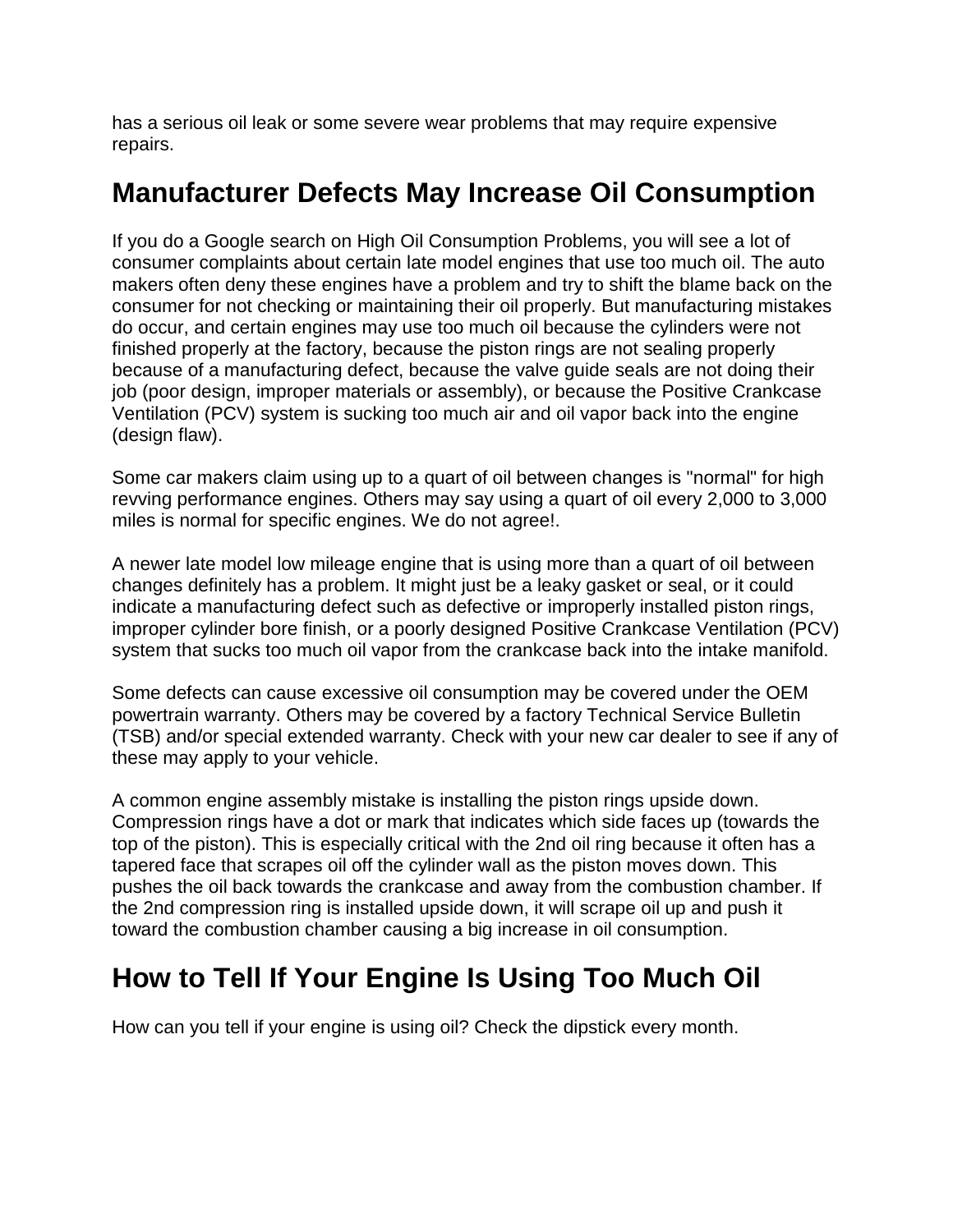

*A low dipstick reading means yur engine is using oil.*

If the level is low (at or below the "ADD" line on the dipstick) add oil as needed to bring it up to the "FULL" mark, then inspect the engine for possible oil leaks.

If no oil leaks are found, start the engine and observe the tailpipe when you rev the engine. Blue smoke in the exhaust is a telltale symptom that your engine is burning oil.

## **What Might Happen If Your Engine Is Using Too Much Oil**

Should you be concerned if your engine seems to be using too much oil? It depends on how much oil your engine is using, where the oil is going (leaking or burning), and how that might affect its operation and longevity.

An engine that burns oil will often foul the spark plugs. That, in turn will cause ignition misfire, higher emissions and a loss of fuel economy and performance. Such faults will usually trigger trouble codes that cause your Check Engine light to come on, and if the light is on your vehicle will not pass an emissions test.

The zinc and phosphorus anti-wear additives in motor oil can also foul the catalytic converter and oxygen sensors if your engine is burning oil. This too will set trouble codes and cause the Check Engine light to come on. Converters and oxygen sensors are vital components in your engine control system, and replacing them can be expensive.

If your engine is leaking oil because of a bad valve cover, oil pan, front cover or other gasket, or a leaky crankshaft or camshaft seal, the leak can be fixed by replacing bad gasket or seal.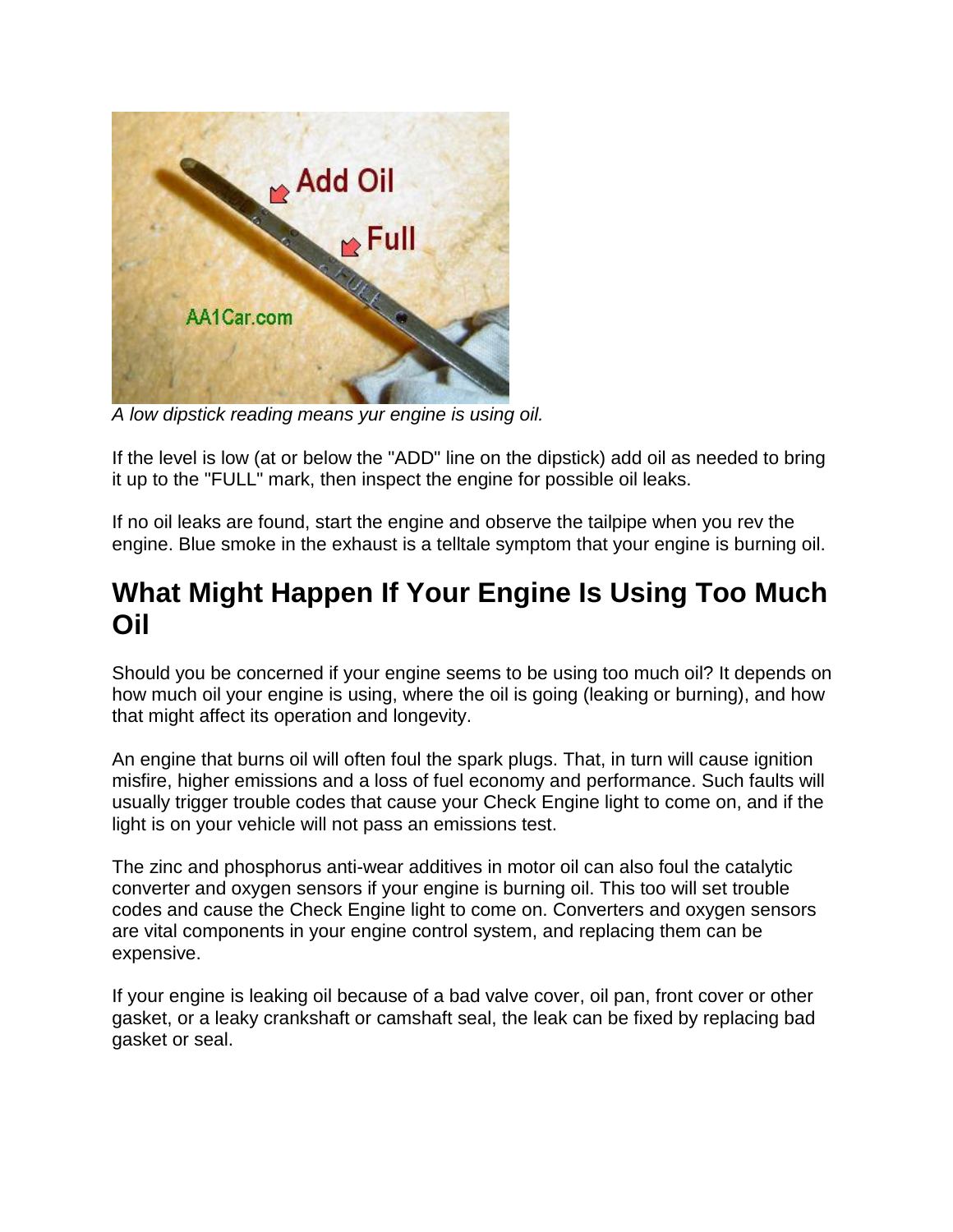# **CAUSES OF HIGH OIL CONSUMPTION: WORN VALVE GUIDE SEALS**

Oil consumption inside your engine depends on two things: the valve guide seals and piston rings. If the valve guide seals are worn or damaged, or if there's too much clearance between the valve stems and guides, the engine will suck oil down the intake valve guides and into the cylinders. The engine may still have good compression, but will use a lot of oil.



*Heavy carbon deposits on the valves are caused by worn valve guides and seals.*

Most late model engines use some type of positive valve guide seal on the tops of the intake and exhaust valve guides. These seals all a tiny amount of oil to enter the valve guides to lubricate the valve stems and the valves move up and down. But they are supposed to limit the amount of oil that enters the guides so the engine does not consume excessive amounts of oil.

Over time, valve guide seals can wear and lose their ability to limit how much oil enters the guides. The problem is often worse on the intake valve guides because the intake valves are exposed to high engine vacuum every time the intake valves open. If an intake valve guide seal is worn, oil will be sucked down the guide and burned in the engine. Worn intake valve guide seals can increase oil consumption to a quart or more in 1,000 miles.

With exhaust valve guide seals, the situation is a little different. Exhaust guides run much hotter than intake guides, so the seals are subjected to higher temperatures. Over time, this accelerates wear and a deterioration of the guide material. Also, exhaust guide seals are exposed to pressure rather than vacuum every time the exhaust valves open. The outward flow of hot exhaust gases further accelerates seal aging and wear.

Replacing worn valve guide seals can dramatically reduce oil consumption in an older high mileage engine.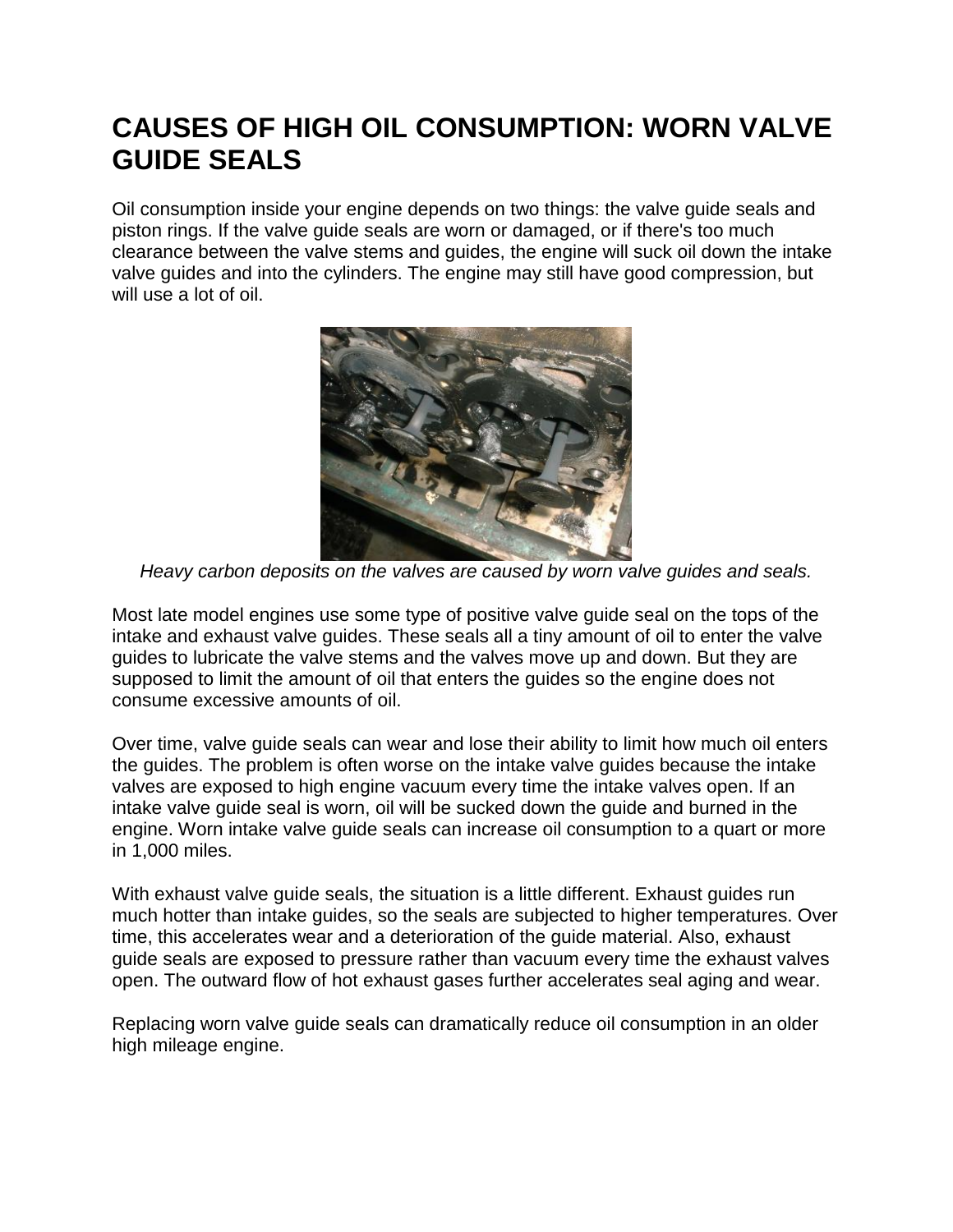

*Valve guide seals fit around the valve stems on top of the cylinder head.*

On older pushrod engines, you can remove the valve cover(s), remove the rocker arms, and use a spring compressor to remove the springs so new seals can be installed on top of the guides. To prevent the valves from falling down into the cylinders while this is being done, the cylinder can be pressurized with an air hose through the spark plug hole. Another technique is to remove the spark plug, slide a short length of rope into the cylinder and slowly rotate the crankshaft by hand until the piston in that cylinder is near Top Dead Center (TDC). The rope will hold the valves shut and prevent them from sliding down into the cylinder.

On overhead cam engines, replacing worn valve guide seals is not so easy because the camshaft sits on top of the valves. On some applications, it is possible to remove overhead camshafts without having to pull the cylinder head off the engine but is usually requires a special camshaft tool to hold the valves down while the cam is being slid out of the head. On most OHC applications, replacing the valve guide seals requires pulling the cylinder head off the engine for bench disassembly. This, in turn, means disconnecting the timing belt or chain, replacing the head gasket, head bolts and intake gaskets, and aligning the camshaft correctly when it is reinstalled so timing is correct (which is no simple job on some engines, and may require special tools!). In other words, it's a lot of work and expense, and not something you want to attempt unless you have a lot of knowledge and experience. This job is better left to a professional.

If the bronze or cast iron valve guides are worn, they cylinder head will have to be removed from the engine and completely disassembled so the old guides can be pressed out and replaced with new guides, reamed out and fitted with special bronze or iron liners, or machined to oversize to accommodate new valves with oversized stems.

# **CAUSES OF HIGH OIL CONSUMPTION: WORN PISTON RINGS AND/OR CYLINDERS**

The other cause of oil burning is worn or damaged piston rings that allow oil to get past the rings and into the engine's combustion chambers. All engines typically have three rings on each piston. The top ring is a compression ring. The bottom ring is the oil ring that carries and spreads a film of oil on the cylinder wall to lubricate the rings and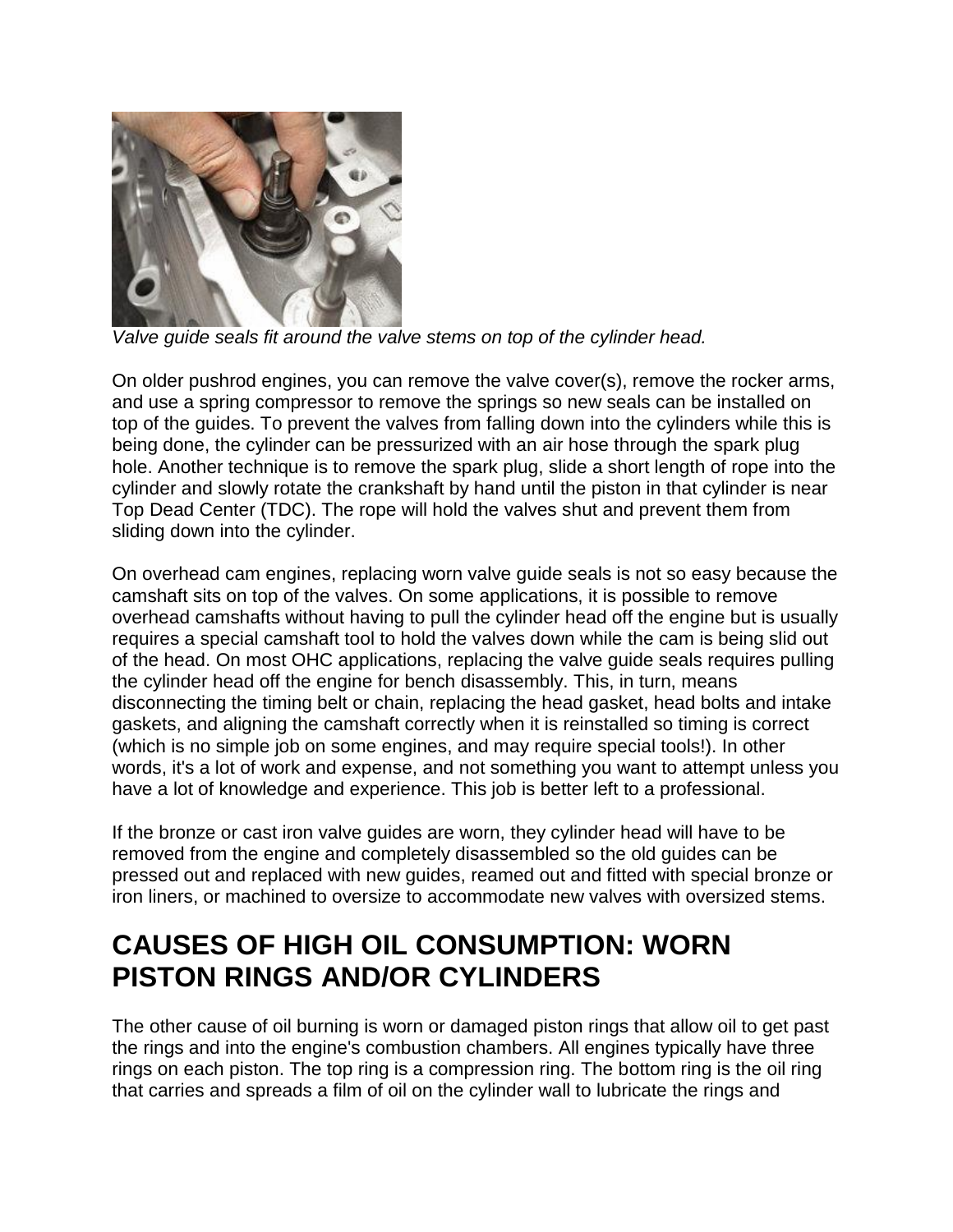reduce friction. Between these two rings is the all-important 2nd compression ring, which as we said earlier acts like a scraper when the piston moves down to scrape excess oil off the cylinder wall and push it back towards the oil pan.

In a high mileage engine, the top two rings will likely have the most wear and allow an increased amount of oil to get past the rings into the combustion chamber. This will cause an increase in oil burning and consumption as well as a loss of compression (which reduces engine power). The greater the ring wear, the greater the loss of compression and the greater the oil burning.

Worn piston rings can be diagnosed by performing a compression test and/or leakdown test on the engine to see how well the rings are sealing (or not).

#### **Causes of Excessive Piston Ring Wear**

All engines will experience a small amount of piston ring wear over time. However, if the engine is properly maintained (regular oil, oil filter and air filter changes), ring wear should be minimal even after 100,000 miles or more.

Dirty oil and dirty air can really accelerate ring and cylinder wear. If dirty air is sucked into the engine because of a missing or ill-fitting air filter) the hard abrasive particles act like sandpaper and wear the rings and cylinders. Driving on dusty rural gravel roads with a missing or leaking air filter can ruin the piston rings in an engine very quickly.

Some pickup trucks have had problems with plastic air filter housings that warp or do not seal tightly against the filter and allow dirty air to get past the filter.

Cheap poor quality air filters and oil filters from offshore suppliers that do a poor job of trapping smaller dirt particles can also contribute to accelerated engine wear (rings, cylinders and bearings). Our advice is buy brand name air and oil filters from reputable suppliers.

Engine detonation (spark knock) can also damage piston rings, and may cause the top and sometimes even the second ring to crack and break. This causes a loss of ring tension that is essential for proper ring seal while also opening up a second gap that allows compression to leak and oil to enter the combustion chamber.

Another cause of accelerated piston ring and cylinder wear can be an engine that runs too cold (somebody removed the thermostat or installed the wrong temperature range thermostat), or an engine that is running too hot (any cooling problem that prevents the engine from maintaining normal operating temperature).

Not changing the oil often enough can allow carbon deposits to build up around the rings, causing the to "stick" and prevent the rings from sealing.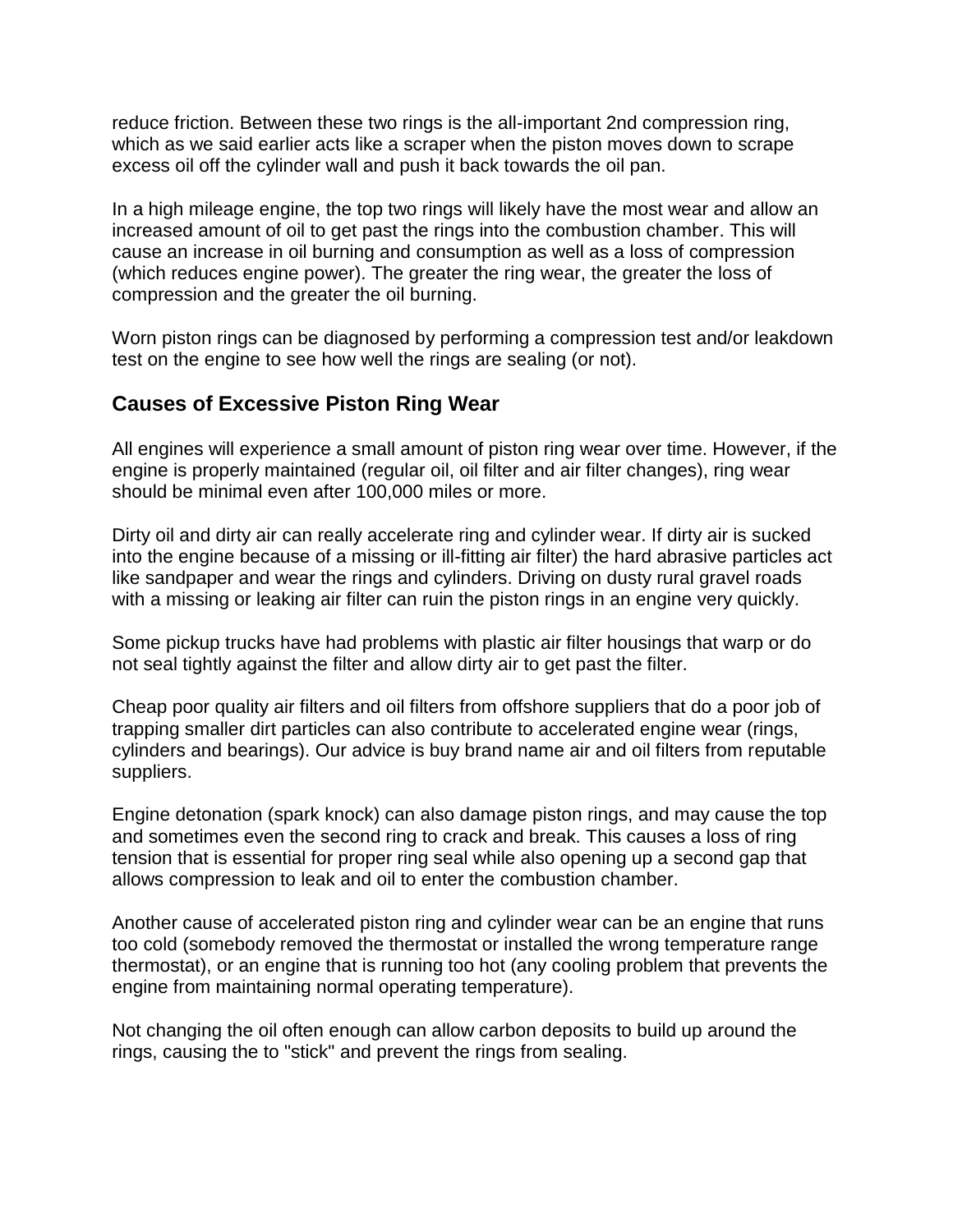

*Wear and carbon buildup can prevent rings from sealing, causing an increase in oil consumption.*

#### **Fixing Worn or Damaged Piston Rings**

If the piston rings are worn, you're looking at a major overhaul or engine replacement. Replacing a set of piston rings is no simple task. The engine has to be torn down and inspected to determine how worn the cylinders are, and whether or not the cylinders need to be reconditioned.

Over time, cylinders typically experience more wear in towards the top, developing a tapered wear pattern with more wear at the top than the middle or bottom. This happens because combustion temperatures and pressures are greatest when the pistons are near the top during the compression/power stroke.

If you just replace a worn set of rings with new rings and put the engine back together without checking the condition of the cylinders or reconditioning the cylinders, the new rings won't seal properly and the engine will still burn oil.

If the amount of taper wear in a cylinder is minimal (say no more than a four or five thousandths of an inch at the top), deglazing the cylinders with a hone to restore some crosshatch might be all that's required to get the new rings to seal. But in a high mileage engine with a lot of taper wear, or deep scratches in the cylinders, boring/honing the cylinders to oversize and installing a new set of oversized pistons and rings may be necessary.

Other repair options include sleeving worn cylinders (which requires the services of a machine shop), replacing the old engine block with a new or reconditioned block, or replacing your old engine with a new, used or remanufactured engine. These are all very expensive repair options so you should compare the economics of repairing your old vehicle versus the cost to buy another vehicle.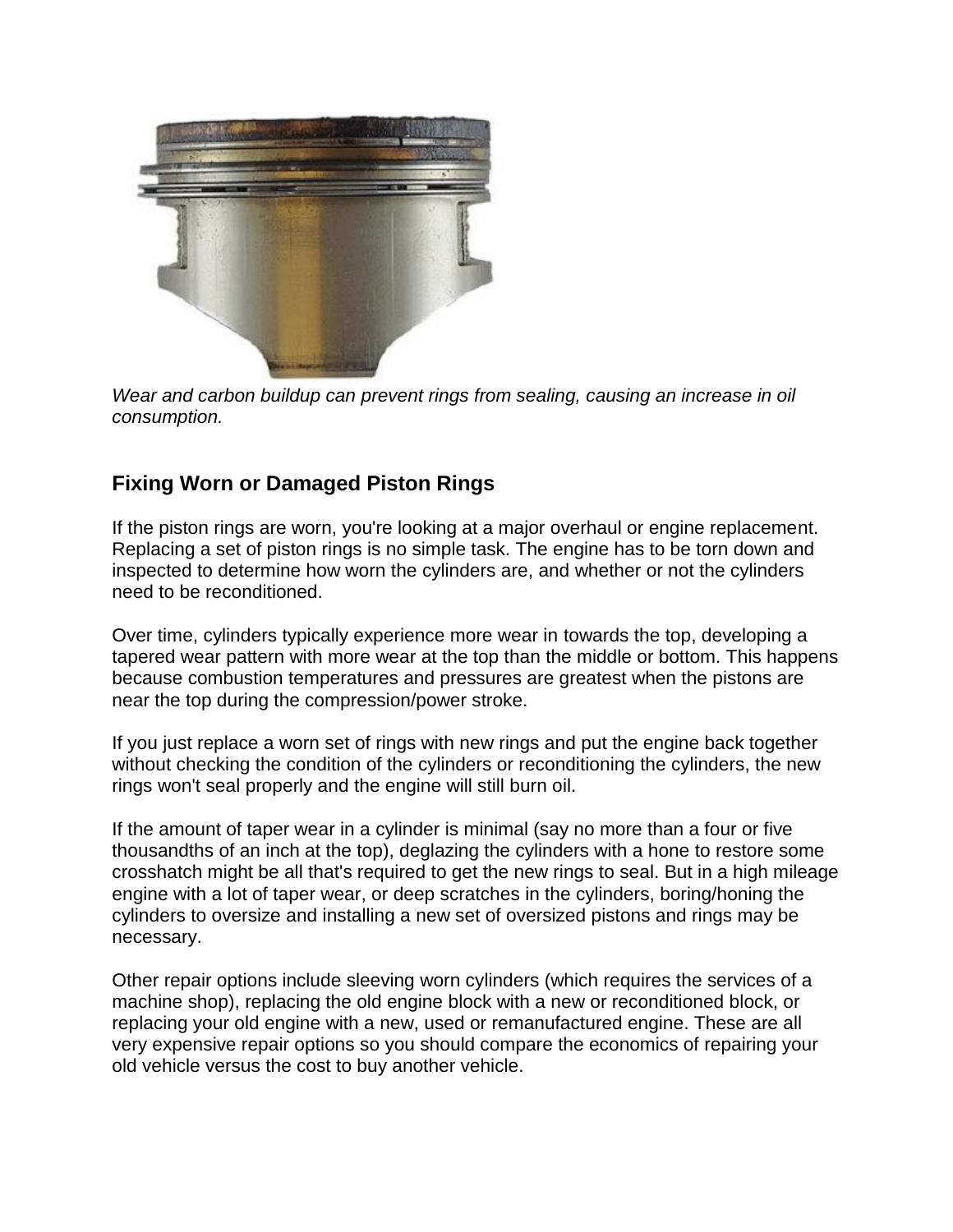# **HIGH OIL CONSUMPTION IN SOME NEW VEHICLES**

Oil burning can also occur if the cylinders in a newly rebuilt engine are not honed properly (too rough, too smooth, wrong crosshatch), or if the piston rings never fully seat. Auto makers [plateau hone](http://www.aa1car.com/library/plateau_finish.htm) the cylinders so the rings will seat quickly. Plateau honing shaves the sharp peaks off the scratches in the cylinder wall after the initial honing so the finish will be similar to a broken-in cylinder. If the honing process is not done correctly, the rings may never seat. This is especially important on engines with aluminum alloy cylinders or hard coated (Nikasil) cylinders.

Also, many late model engines are factory-filled with low viscosity synthetic oil (5W-20, 0W-20, 0W-40, etc.) to reduce friction and improve fuel economy. Low viscosity oil is thinner so it can leak past rings and valve guide seals easier than heavier viscosity oils. Synthetic oil is a great lubricant for all types of driving but it is NOT a good break-in oil especially if the cylinders were not honed properly.

Most aftermarket engine builders break-in new engines with a conventional nondetergent SAE 30W or 10W-30 motor oil or a special break-in oil. Once the piston rings have seated (a process that can take 45 minutes to an hour or more on a dyno, or several hundred miles of normal driving if the engine is broken-in in the vehicle), the break-in oil is drained and the engine is refilled with what ever oil will be used for normal driving (conventional or synthetic).

Excessive oil consumption in a new engine can also be caused by assembly mistakes. The piston rings may not seat or seal properly if the rings are installed upside down, twisted into the piston ring grooves (which will bend and distort the rings), or the installed ring end gaps are too large or are not staggered to reduce blowby.

There's no easy fix for improperly honed cylinders or incorrectly installed rings other than to rebuild or replace the engine - an expensive fix that most car manufacturers want to avoid. So if your new car dealer tells you high oil consumption is "normal," they are full of BS! A late model engine that has been honed and assembled correctly should use less than a half a quart of oil between normal oil changes (and that includes engines that specify oil changes every 5,000 to 7,500 miles!).

# **HOW TO REDUCE OIL CONSUMPTION IN HIGH MILEAGE ENGINES**

There are no "miracle" engine treatments or pills that will stop oil burning or magically restore worn cylinders and rings. But some crankcase additives can slow oil burning, although they won't stop it entirely.

There are also "high mileage" motor oils that are specially formulated with extra additives to slow oil consumption. Switching to a "high mileage" oil the next time you change oil may help reduce oil leaks and burning.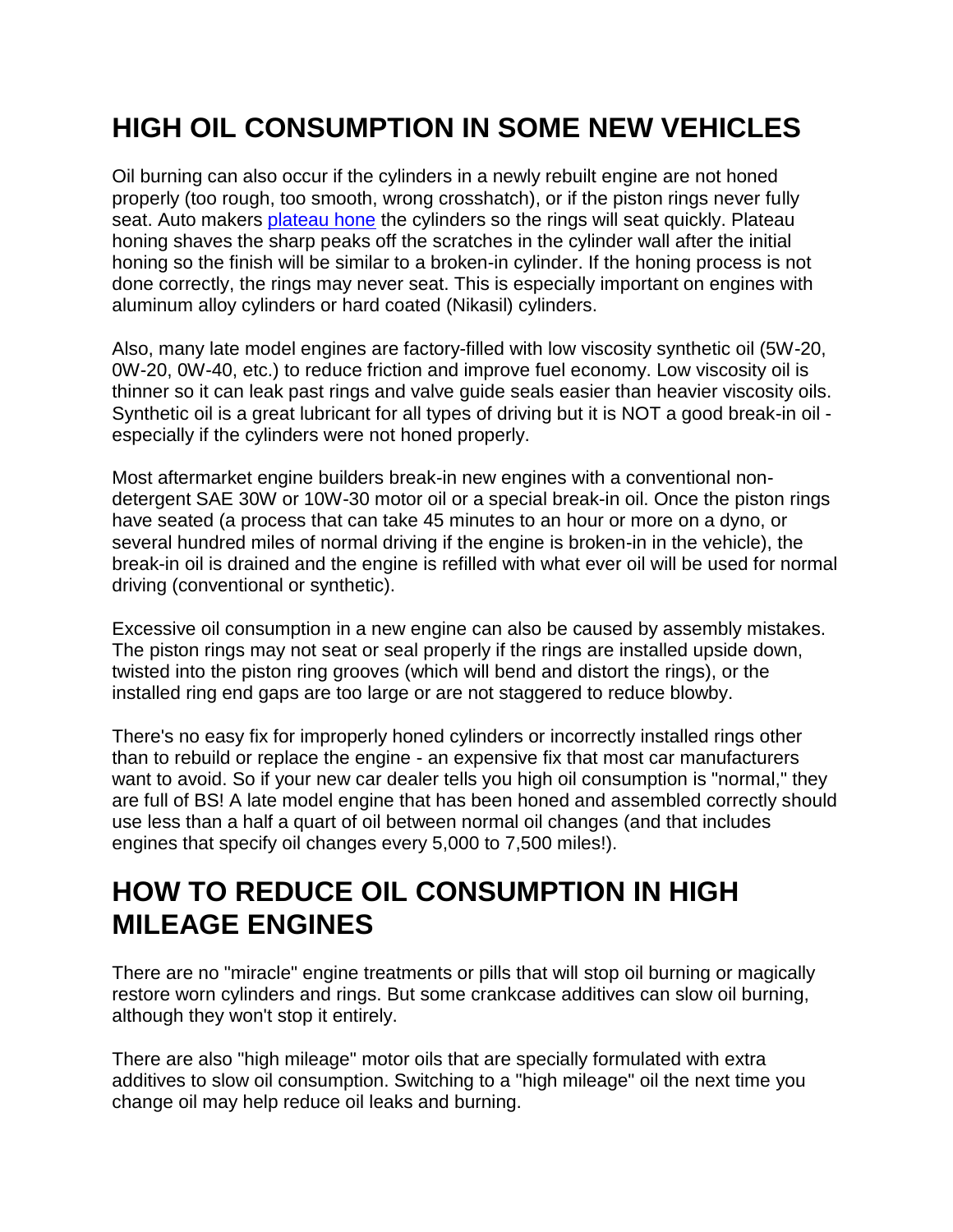Switching to a heavier viscosity motor oil may also help reduce oil consumption. Try moving up one viscosity grade the next time you change oil. If your engine currently uses a 5W-20, switch to a 5W-30 or maybe a 10E030 oil. If you drive an older vehicle that uses 10W-30 oil, try a 10W-40 or possibly a 15W-40 or 20W-40 (but only for warm weather driving because 15W-40 and 20W-40 may be too thick for cold weather starting and lubrication).

If your engine is using oil because of a leak, the leak must be fixed to stop the loss of oil. Sometimes all that's necessary is to retighten the valve cover or pan gasket mounting bolts because they can loosen over time. But if the gaskets are crushed and have lost their elasticity, you will need new gaskets. Valve cover, timing cover and oil pan gaskets are usually not too difficult to replace, but leaky crankshaft end seals can require a lot of disassembly (particularly the rear main crankshaft oil seal).

If the engine is using oil because of worn valve guides or valve guide seals, it is possible to replace just the valve guide seals without having to remove the cylinder heads or overhaul the engine. New valve guide seals can drastically reduce oil consumption. I have seen older high mileage engines go from using a quart of oil every 500 miles to using no oil between oil changes (3000 miles) by simply replacing the valve guide seals!

when the piston is at top dead center. The rope will fill the void between the piston and valves to hold the valves in place while you change the seals.

# **Consumer Guide Survey Finds Some Late Model Cars Burning Too Much Oil**

Consumer Guide magazine surveyed data from 498,000 owners of 2010 to 2014 models and discovered that 98 percent did NOT have to add oil between oil changes. However, it also found that about two percent of these car owners had engines that were using a quart or more of oil between oil changes - which is too much for low mileage late model engines.

The engines that are using the most oil, according to the survey, are Audi A3, A4, A5, A6 and Q5 models with a 2.0L turbocharged four cylinder or 3.0L V6 engine, BMW 5, 6 and &-Series and X5 models with a 4.8L V8 or 4.L twin-turbo V8, and Subaru Outback, Legacy, Forester and Impreza models with a 3.6L six-cylinder, 2.0L four or 2.5L four.

Consumer Guide contacted these auto makers for their comments and were told that under certain conditions (racing maybe?) it was "normal" to burn a quart of oil every 600 to 700 miles said Audi and BMW, or 1,000 to 1,200 miles in the case of Subaru.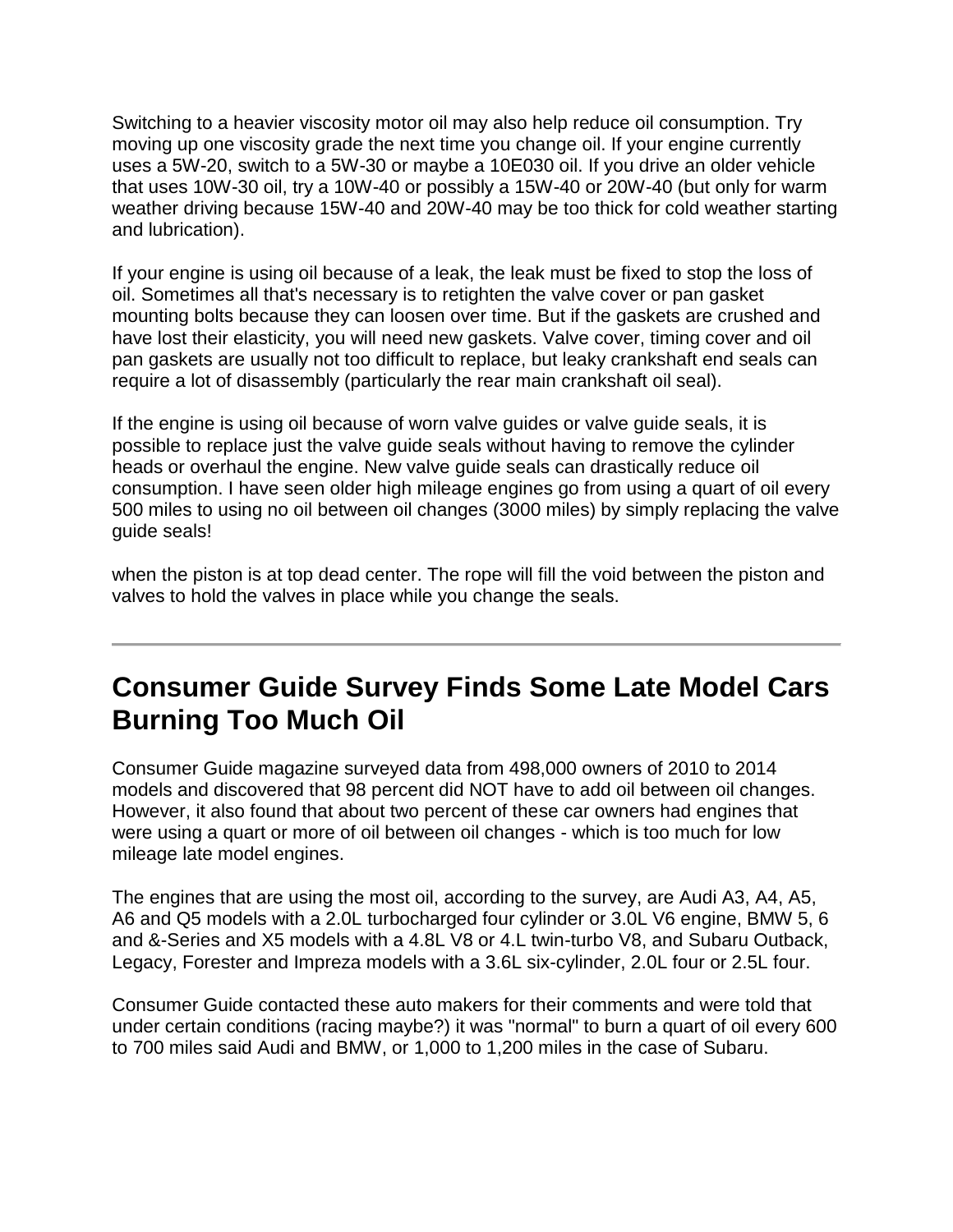Audi reportedly has been slapped with a class action lawsuit over the excessive oil consumption. The models covered in the lawsuit include 2009 A4, 2010 A4 and A5, and 2011 A4, A5 and Q5 models.

## **Subaru Oil Consumption Problem**

Certain 2013 to 2015 Subaru Crosstrek, Forester, Legacy, Impreza and Outback models with 2.0L and 2.5L engines have experience excessive oil consumption problems. The problem has been blamed on defective piston rings that did not seal properly, causing the engines to consume more than a quart (liter) of oil in less than 500 miles. Subaru says that "normal" oil consumption on these engines may be one quart every 1,000 to 1,200 miles.

The oil consumption problem is covered under the Subaru powertrain warranty. If an engine is using an excessive amount of oil, Subaru will replace the engine short block assembly with a new one.

The Technical Service Bulletin covering this issue is TSB 02-157-14R. Contact your local Subaru dealer if you are experiencing an oil consumption problem.

### **2015 to 2018 Ford Mustang Shelby GT350 Oil Consumption Problem**

Some owners of 2015 to 2018 Ford Mustang Shelby GT350 with the high-revving 5.2L Voodoo engine have reported unusually high oil consumption problems with their engines. In some cases, excessive oil consumption has led to a loss of oil pressure and engine failure.

The redline on this engine is 8,200 RPM, which means good ring seal is critical to prevent oil from getting past the rings. Apparently, some of these engines have experienced ring seating issues resulting in oil consumption of as much as a quart in a few hundred miles!

Some have blamed the excessive oil consumption issue on not breaking the rings in properly when the engine is new. Many experts recommend limiting engine speeds to no more than 5,000 RPM during the initial break-in period, doing a series of half to three-quarter throttle accelerations and decelerations to help seat the rings, and avoiding excessive idling or cruising at the same speed for an extended period of time until the rings have fully seated. The oil should also be changed after the first 1,500 miles of driving.